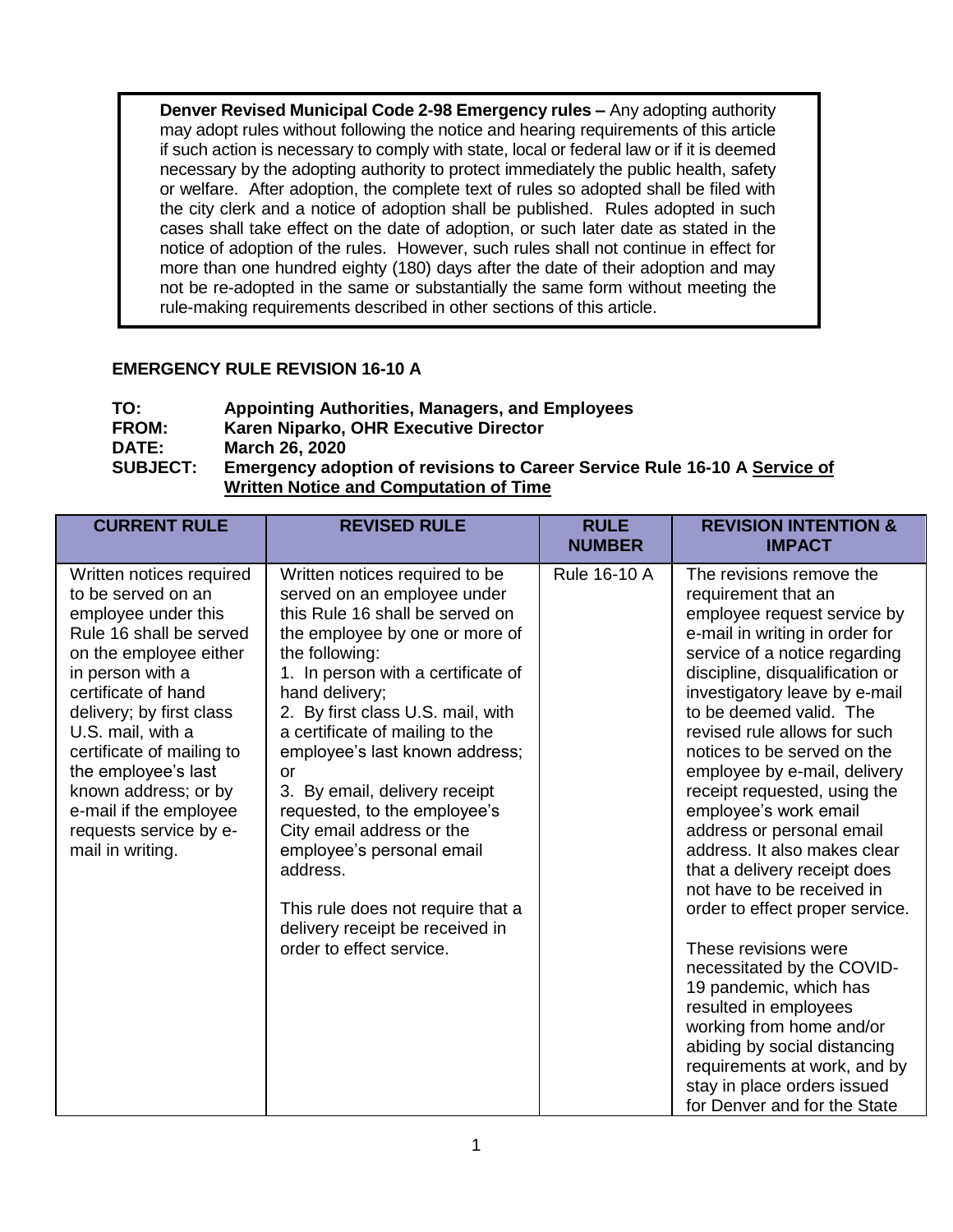| <b>CURRENT RULE</b> | <b>REVISED RULE</b> | <b>RULE</b><br><b>NUMBER</b> | <b>REVISION INTENTION &amp;</b><br><b>IMPACT</b>                                                                               |
|---------------------|---------------------|------------------------------|--------------------------------------------------------------------------------------------------------------------------------|
|                     |                     |                              | of Colorado, all of which<br>made it challenging to effect<br>service of notices on<br>employees in person or by<br>U.S. mail. |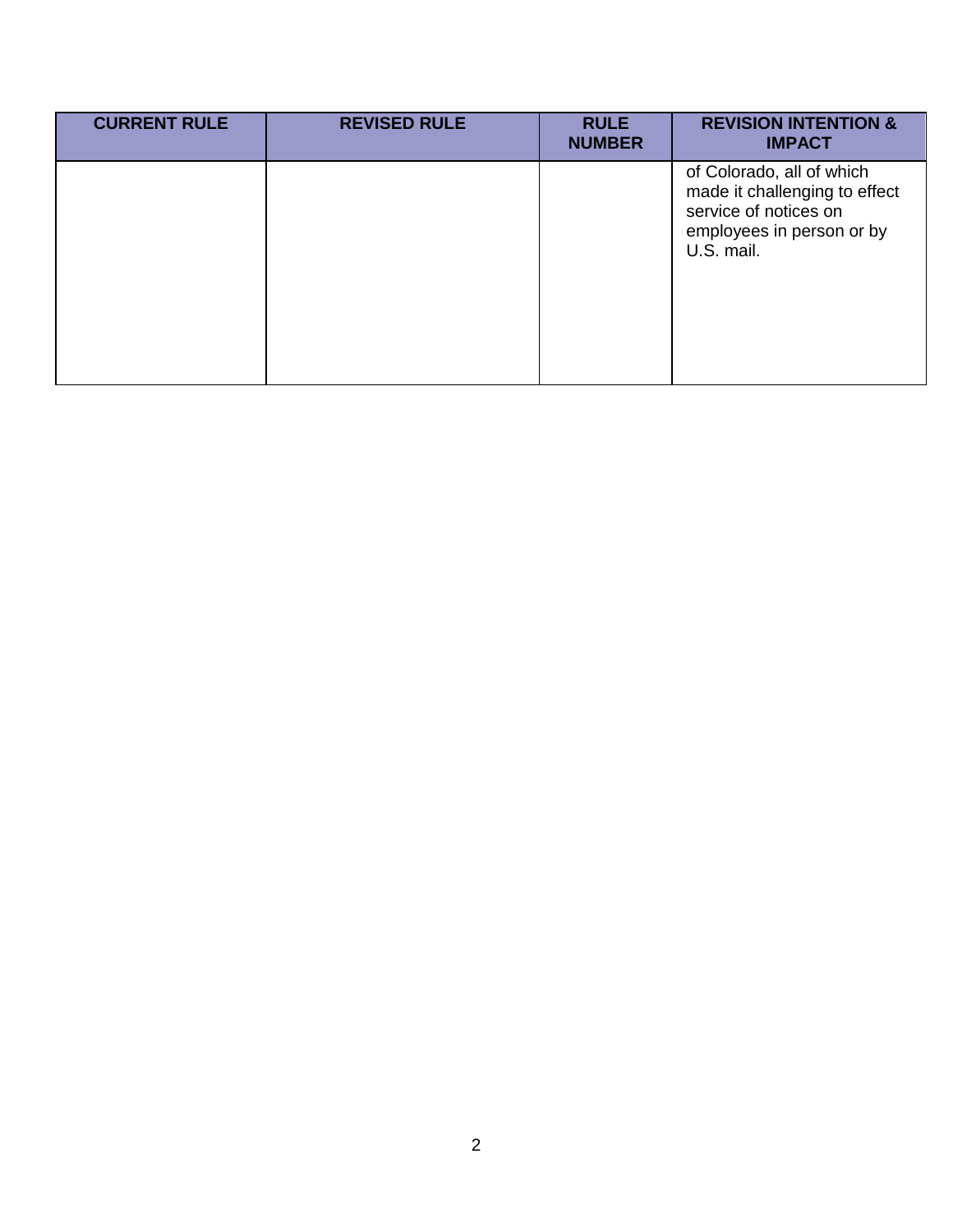**DELETIONS ARE INDICATED BY strike through AND ADDITIONS ARE INDICATED BY**  *bold, italics, and underline.*

## **Section 16-10 Service of Written Notice and Computation of Time**

- A. Written notices required to be served on an employee under this Rule 16 shall be served on the employee *by one or more of the following:* either in person with a certificate of hand delivery; by first class U.S. mail, with a certificate of mailing to the employee's last known address; or by e-mail if the employee requests service by e-mail in writing.
	- *1. In person with a certificate of hand delivery;*
	- *2. By first class U.S. mail, with a certificate of mailing to the employee's last known address; or*
	- *3. By email, delivery receipt requested, to the employee's City email address or the employee's personal email address. This rule does not require that a delivery receipt be received in order to effect service.*
- B. The computation of any time period stated in days in these rules shall be as follows:
	- 1. The time period begins on the day after the event that triggers the time period.
	- 2. The time period shall include all calendar days including weekends and holidays.
	- 3. The time period ends at the close of business on the final day of the time period.
	- 4. If the final day of the time period falls on a weekend day, a holiday, or other day when the department or agency in question is not open for business, the time period shall end on the next working day.